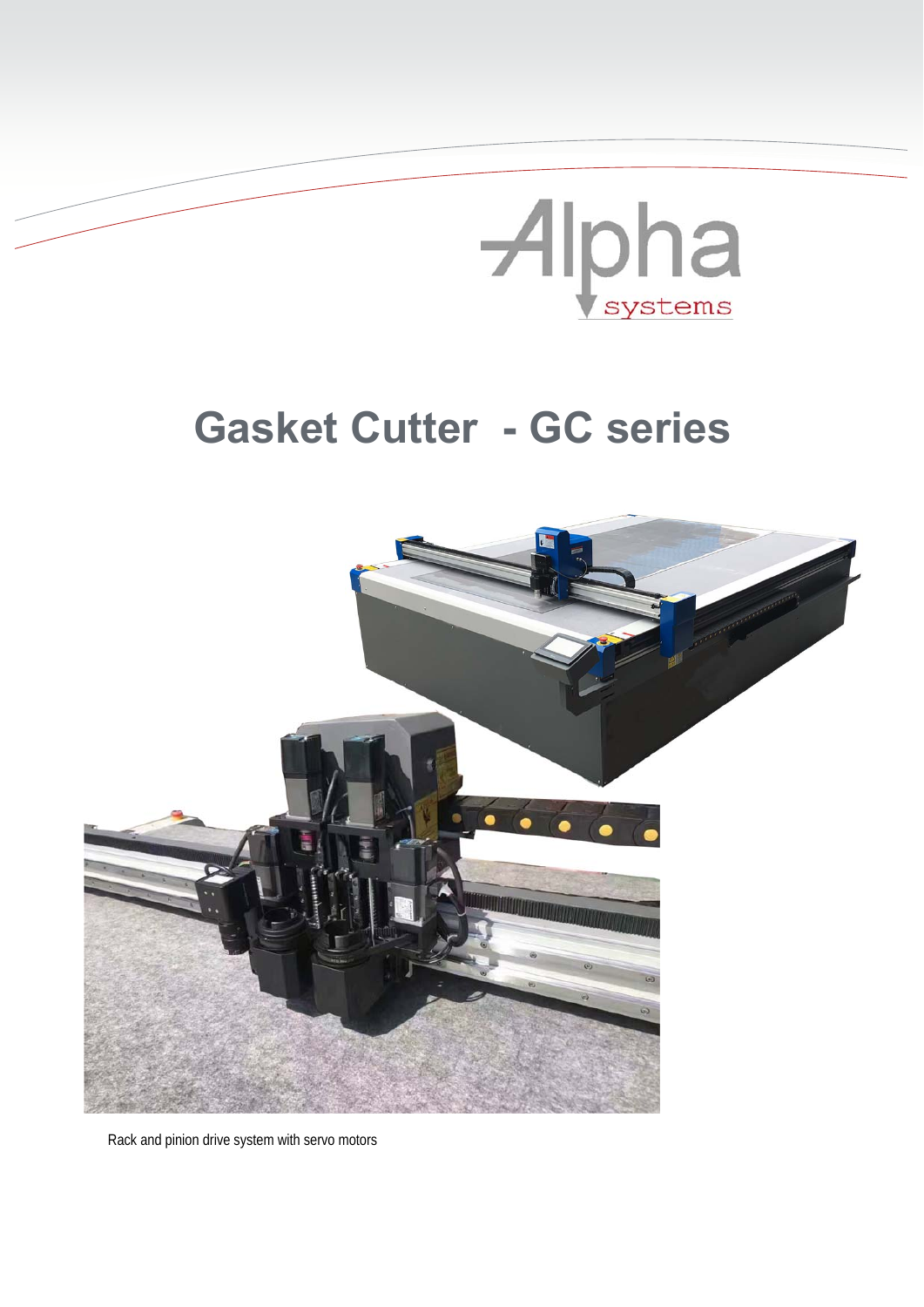

- $\Rightarrow$  Open design to access the cutting bed from all sides for easy placement and removal of sheets.
- $\Rightarrow$  High performance vacuum bed and vacuum pumps to hold sheets when cutting. Automatic digital controlled vacuum zone ensures vacuum is high under where the head is cutting. Vacuum zone follows the cutting head.
- $\Rightarrow$  LCD touch screen display for easy human interface and setup of parameters. Easy to adjust knife depth when a new material is placed.
- $\Rightarrow$  Intelligent collision avoidance system to ensure safe operations.
- $\Rightarrow$  Rack and pinion drive system with linear guide rails to ensure machine stability.
- $\Rightarrow$  Customizable cutting position to save material.
- $\Rightarrow$  Excellent cutting precision, high cutting speed with the specially designed pneumatic oscillating tool.



Heavy duty Pneumatic Oscillating tool - has strong power to penetrate hard materials